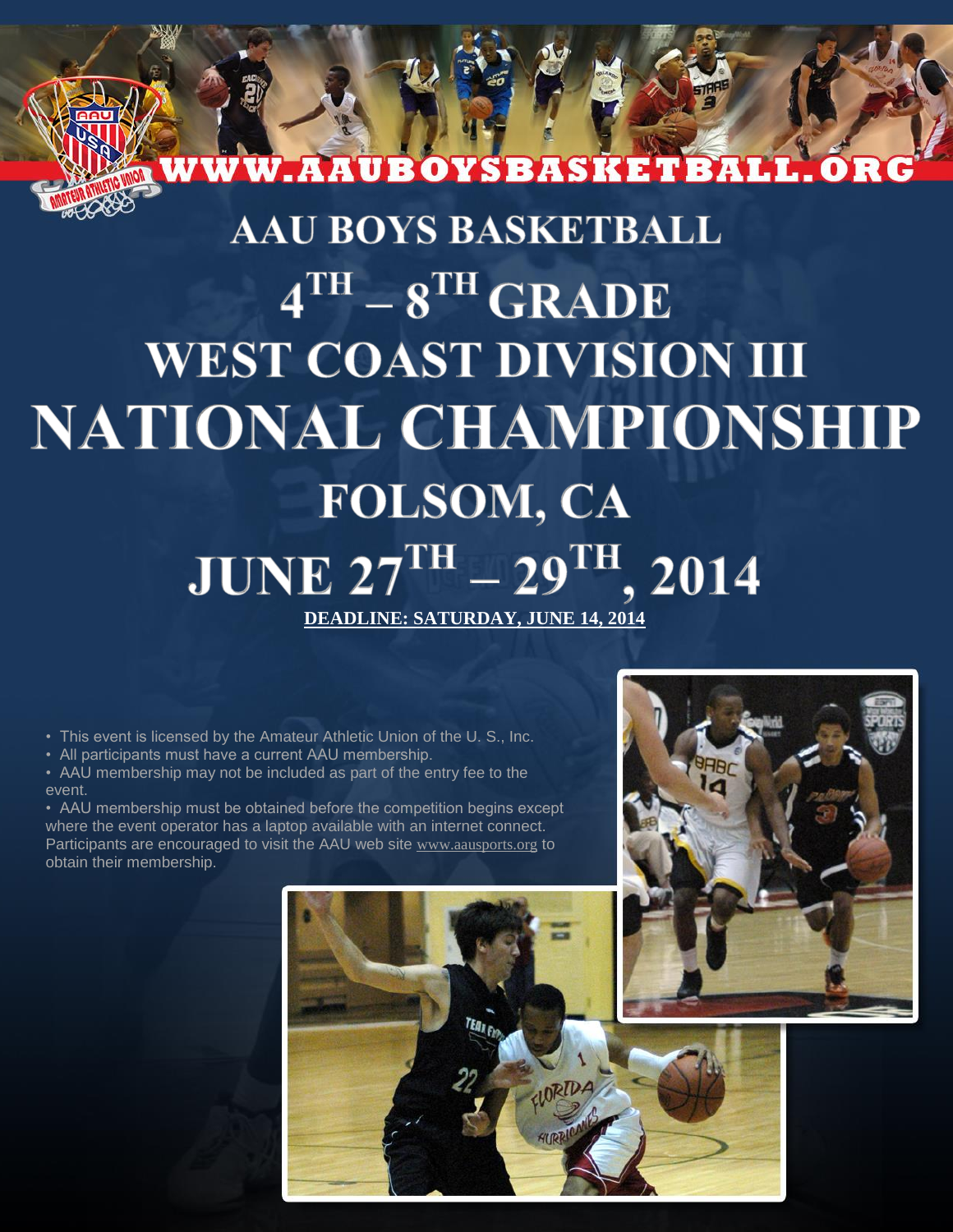AAU BOYS BASKETBALL

#### **WEST COAST DIVISION III NATIONAL CHAMPIONSHIP**

HOSTED BY: SAC AREA SPORTS

FOLSOM, CA

### COACHES INFORMATION

| <b>DATES:</b>               | JUNE 26TH - JUNE 29TH, 2014                                                                                                                                                                                                                                                                       |
|-----------------------------|---------------------------------------------------------------------------------------------------------------------------------------------------------------------------------------------------------------------------------------------------------------------------------------------------|
| <b>FACILITIES:</b>          | Folsom High School, Vista High School, Folsom Sports Complex, Folsom Middle School, Sutter Jr<br>High                                                                                                                                                                                             |
| <b>ENTRY FEE:</b>           | Division III - \$550.00<br>Grades - $3^{RD}$ - $4^{TH}$ - $5^{TH}$ - $6^{TH}$ - $7^{TH}$ - $8^{TH}$<br>*Once a team enters the tournament refunds will not be given.                                                                                                                              |
| <b>ENTRY DEADLINE:</b>      | All materials must be RECEIVED via Online Registration by SATURDAY, JUNE 14 <sup>th</sup> , 2014.<br>All participating teams must have a roster submitted online at www.aauboysbasketball.org<br>Entry fees must be submitted via Online Roster System.                                           |
| <b>SPECTATOR ADMISSION:</b> | Daily admission will be available at all locations for \$15.00 per adult, \$8.00 per youth (age 6-17),<br>under 5 admitted free. A three (3) Day Tournament Pass is available at Registration ONLY for<br>\$30.00 per adult, and \$15.00 per youth.                                               |
| <b>OPENING CEREMONY:</b>    | FRIDAY, JUNE $27TH$ , 2014 at Folsom High School - All athletes, coaches & spectators.                                                                                                                                                                                                            |
| <b>TEAM CHECK-IN:</b>       | THURSDAY, JUNE 26 <sup>th</sup> , 2014 - 3:00 PM - 8:00 PM at Sports Authority in Folsom . ALL COACHES &<br>ATHLETES MUST BE PRESENT AT REGISTRATION.                                                                                                                                             |
| <b>COACH VERIFICATION:</b>  | All bench personnel must be present and show government issued photo ID in order to receive<br>credentials. NO EXCEPTIONS                                                                                                                                                                         |
| <b>COACHES' MEETINGS:</b>   | First coaches' meeting: FRIDAY, JUNE 27 <sup>th</sup> , 2014 - 8:30 AM at Folsom High School.                                                                                                                                                                                                     |
| <b>ELIGIBLE TEAMS:</b>      | Only teams that have qualified through AAU Qualifying Procedures will be eligible to compete in<br>the National Championships. (See 2014 Boys' Basketball Handbook at www.aauboysbasketball.org<br>and click on Rules).                                                                           |
| <b>RULES OF PLAY:</b>       | The National Championship Tournament will be played under the 2013-2014 National Federation of<br>State High School Association rules, except where amended by the AAU Boys' Basketball Handbook.<br>Please visit www.aauboysbasketball.org and click on the Rules/Info tab, then Rules/Handbook. |
| <b>SCHEDULES/RESULTS:</b>   | Schedules and Results will be posted at www.aauboysbasketball.org and will be emailed to each<br>team that provides a valid email address in the Online Roster System.                                                                                                                            |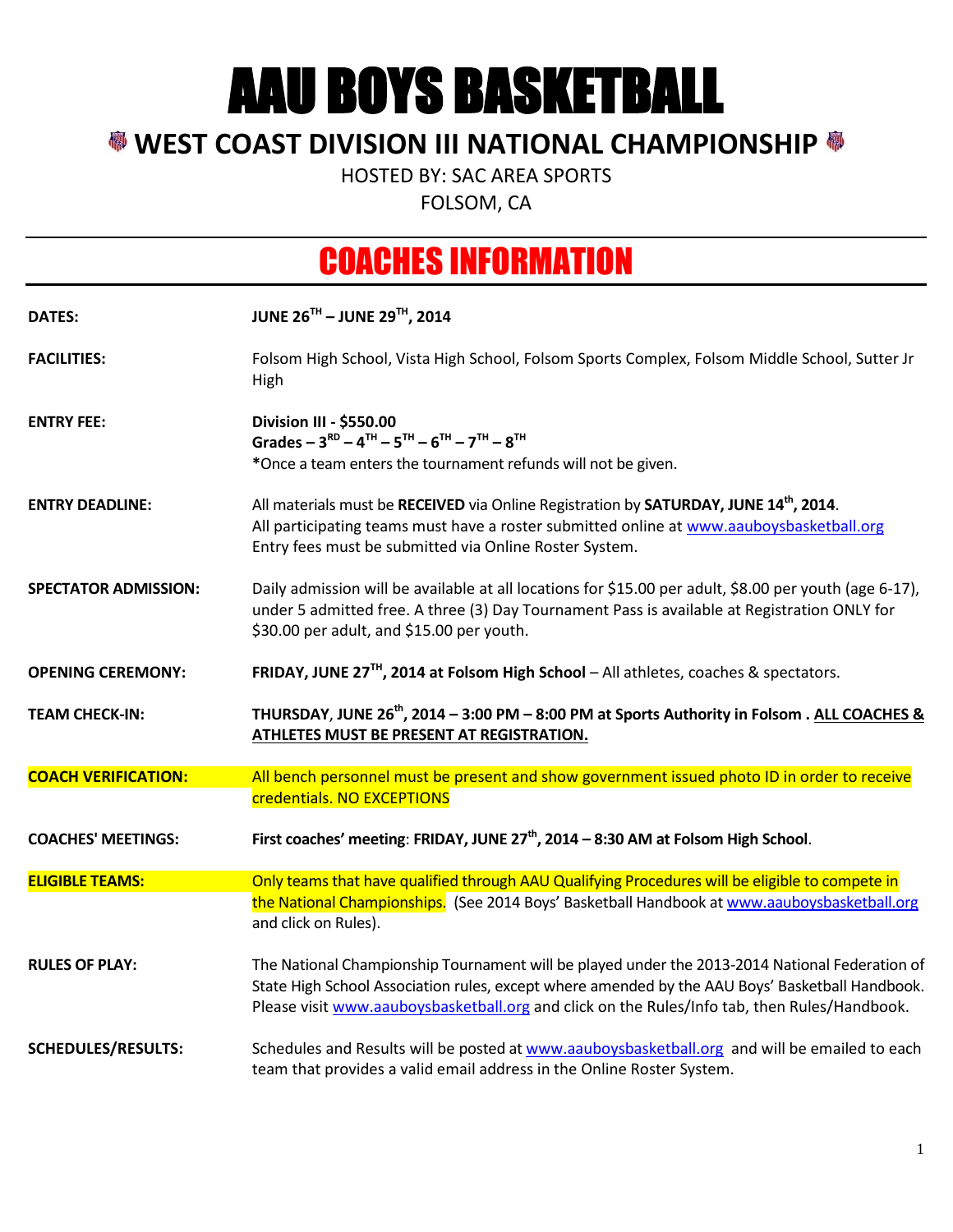| <b>GAME FORMAT:</b>         | 3 <sup>RD</sup> , 4 <sup>TH</sup> , 5 <sup>TH</sup> & 6 <sup>TH</sup> GRADE:                                                      |
|-----------------------------|-----------------------------------------------------------------------------------------------------------------------------------|
|                             | Four (4) 7 minute quarters $-5$ minute halftime/warm-up $-3$ minute overtime.                                                     |
|                             | $7TH$ & $8TH$ GRADE:                                                                                                              |
|                             | Four (4) 8 minute quarters - 5 minute halftime/warm-up - 4 minute overtime.                                                       |
| <b>TOURNAMENT FORMAT:</b>   | June 27 - Registration/Pool Play                                                                                                  |
|                             | June 28 - Pool Play/ Bracket Play (Championship or Classic)                                                                       |
|                             | June 29 - Conclusion of Bracket Play (Championship or Classic)                                                                    |
| <b>BENCH RULES:</b>         | The home team will sit on the left side of the official scorekeeper, facing the table from the floor. A                           |
|                             | team may have on its bench only eligible players in uniform and four non-players. Violation of this                               |
|                             | rule shall result in a two shot technical foul. The violator will be removed from the bench. At least                             |
|                             | one person age 18 or older must be on the bench at all times.                                                                     |
| <b>PRESS RULE:</b>          | Teams ahead by 20 points or more at any point in the second half must play defense behind                                         |
|                             | their three-point arc. First offense: Warning, Second and all additional offenses: 2 shot                                         |
|                             | technical.                                                                                                                        |
| <b>AWARDS:</b>              | Each athlete and registered coach on the top 4 finishing teams in the Championship Bracket will                                   |
|                             | receive a finalist medal and a team trophy. Each athlete and registered coach on the top four                                     |
|                             | finishing teams in the Classic Bracket will receive a finalist medal and a team trophy.                                           |
| <b>ROSTER:</b>              | A team that qualifies for a National Championship may add a maximum of <b>three (3)</b> players to                                |
|                             | its District Roster for the purpose of participating in the National Championship. Additions must                                 |
|                             | be made by the entry deadline date of the event. The total number of players designated to play                                   |
|                             | in the National Tournament may not exceed fifteen (15) players. Athletes can be removed from                                      |
|                             | the District Championship roster.                                                                                                 |
|                             | Pick-up/replacement players listed on the roster are subject to the following restrictions:                                       |
|                             | These players must have been able to satisfy all eligibility requirements (regarding grade, age,                                  |
|                             | residence, etc.) unless approved by the Eligibility Committee. Teams may not add players from                                     |
|                             | the rosters of other teams advancing to the National Championship Tournament. A team                                              |
|                             | advancing to a Division I National Championship may not add a player from another team                                            |
|                             | advancing to a Div. I National Championship in the same age group without the written<br>permission of the Eligibility Committee. |
|                             | For further clarification, please refer to the 2014 AAU Boys Basketball Handbook at                                               |
|                             | www.aauboysbasketball.org (click on Rules/Info).                                                                                  |
| <b>GRADE DETERMINATION:</b> | 3 <sup>rd</sup> Grade - An athlete must be in the 3 <sup>rd</sup> grade as of October 1, 2013 and can be no older than 10         |
|                             | on August 31, 2014. If an athlete wishes to play down a grade division, please verify if they are                                 |
|                             | eligible based on the criteria in the Rule Book.                                                                                  |
|                             | $4th$ Grade - An athlete must be in the $4th$ grade as of October 1, 2013 and can be no older than 11                             |
|                             | on August 31, 2014. If an athlete wishes to play down a grade division, please verify if they are                                 |
|                             | eligible based on the criteria in the Rule Book.                                                                                  |
|                             | 5 <sup>th</sup> Grade - An athlete must be in the 5 <sup>th</sup> grade as of October 1, 2013 and can be no older than            |
|                             | 12 on August 31, 2014. If an athlete wishes to play down a grade division, please verify if they                                  |
|                             | are eligible based on the criteria in the Rule Book.                                                                              |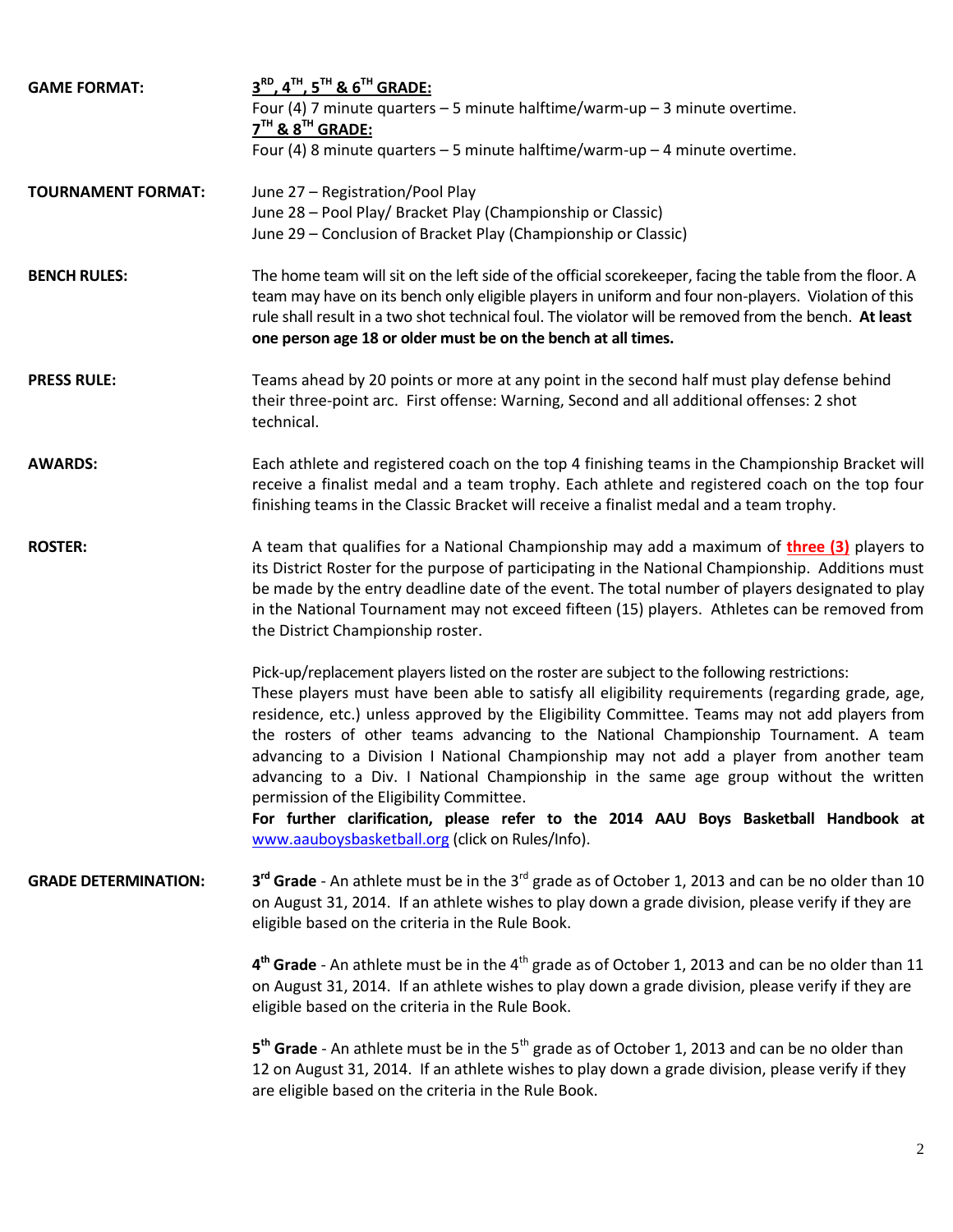|                            | $6th$ Grade - An athlete must be in the $6th$ grade as of October 1, 2013 and can be no older than<br>13 on August 31, 2014. If an athlete wishes to play down a grade division, please verify if they<br>are eligible based on the criteria in the Rule Book.                                                                                                                                                                                                                                                   |
|----------------------------|------------------------------------------------------------------------------------------------------------------------------------------------------------------------------------------------------------------------------------------------------------------------------------------------------------------------------------------------------------------------------------------------------------------------------------------------------------------------------------------------------------------|
|                            | $7th$ Grade - An athlete must be in the $7th$ grade as of October 1, 2013 and can be no older than<br>14 on August 31, 2014. If an athlete wishes to play down a grade division, please verify if they<br>are eligible based on the criteria in the Rule Book.                                                                                                                                                                                                                                                   |
|                            | $8th$ Grade - An athlete must be in the $8th$ grade as of October 1, 2013 and can be no older than<br>15 on August 31, 2014. If an athlete wishes to play down a grade division, please verify if they<br>are eligible based on the criteria in the Rule Book.                                                                                                                                                                                                                                                   |
| <b>ELIGIBILITY:</b>        | Any questions pertaining to the eligibility of a player or team shall be directed to the National Chair<br>or his designee in attendance. No member of the local Tournament Committee shall have the<br>authority to rule on eligibility. The AAU Boys' Basketball Eligibility Committee will handle all of<br>these matters.                                                                                                                                                                                    |
| <b>TEAM DOCUMENTATION:</b> | Each team MUST present "ELIGIBILITY MATERIALS" for review. The "ELIGIBILITY MATERIALS"                                                                                                                                                                                                                                                                                                                                                                                                                           |
|                            | must contain:<br>Copy of the team AAU Online Roster to be used at the event.<br><b>1.</b><br>Copy of each athlete's Proof of Grade.<br>2.<br>Copy of each athlete's Proof of Age.<br>3.<br>The "ELIGIBILITY MATERIALS" will be collected at your assigned registration time for review by a                                                                                                                                                                                                                      |
|                            | member of the AAU Tournament Staff. All collected materials held for review will be returned<br>to the team at the 2nd Coaches Meeting. Failure to have proper documentation at registration<br>or during the event may result in athlete or team disqualification. Acceptable documents can be<br>found at www.aauboybasketball.org in the Rule Book.                                                                                                                                                           |
| <b>PROTESTS:</b>           | For National Championship play, any eligibility protest that is turned in the first day of<br>competition by 6:00 pm will be reviewed by the eligibility committee, and a decision will be<br>made prior to bracket play. Any eligibility protest that comes after the first day of competition<br>will be reviewed at the Eligibility Committee's discretion. All non-eligibility protests will be<br>reviewed by the Eligibility Committee at their discretion.                                                |
|                            | A fee of \$100.00 cash (refunded if protest is upheld) must accompany all protests. Protests must<br>come from a non-athlete member listed on the official online roster for the event. The written<br>protest must be submitted to the National Commissioner-in-Charge. All decisions of the<br>Eligibility Committee shall be final.                                                                                                                                                                           |
| <b>CODE OF CONDUCT:</b>    | Players', coaches' and spectators' conduct should be above reproach, on and off the court.<br>Misbehavior or misconduct may result in disqualification from the tournament. Coaches listed<br>on the official team roster are responsible for the conduct of their players and any damages<br>incurred to the hotel or facilities used by the players. If a coach or a player is suspended during a<br>game, the suspension does NOT include forfeited games. The suspension will be for the next game<br>played |
|                            | <b>MISBEHAVIOR/EJECTIONS</b><br>1. Any coach ejected for fighting will be ineligible for the remainder of the tournament.<br>2. Players ejected for fighting are ineligible to participate in the team's next game. Additional<br>penalties, up to exclusion from the tournament, may be imposed by the National Eligibility<br>Committee.                                                                                                                                                                       |